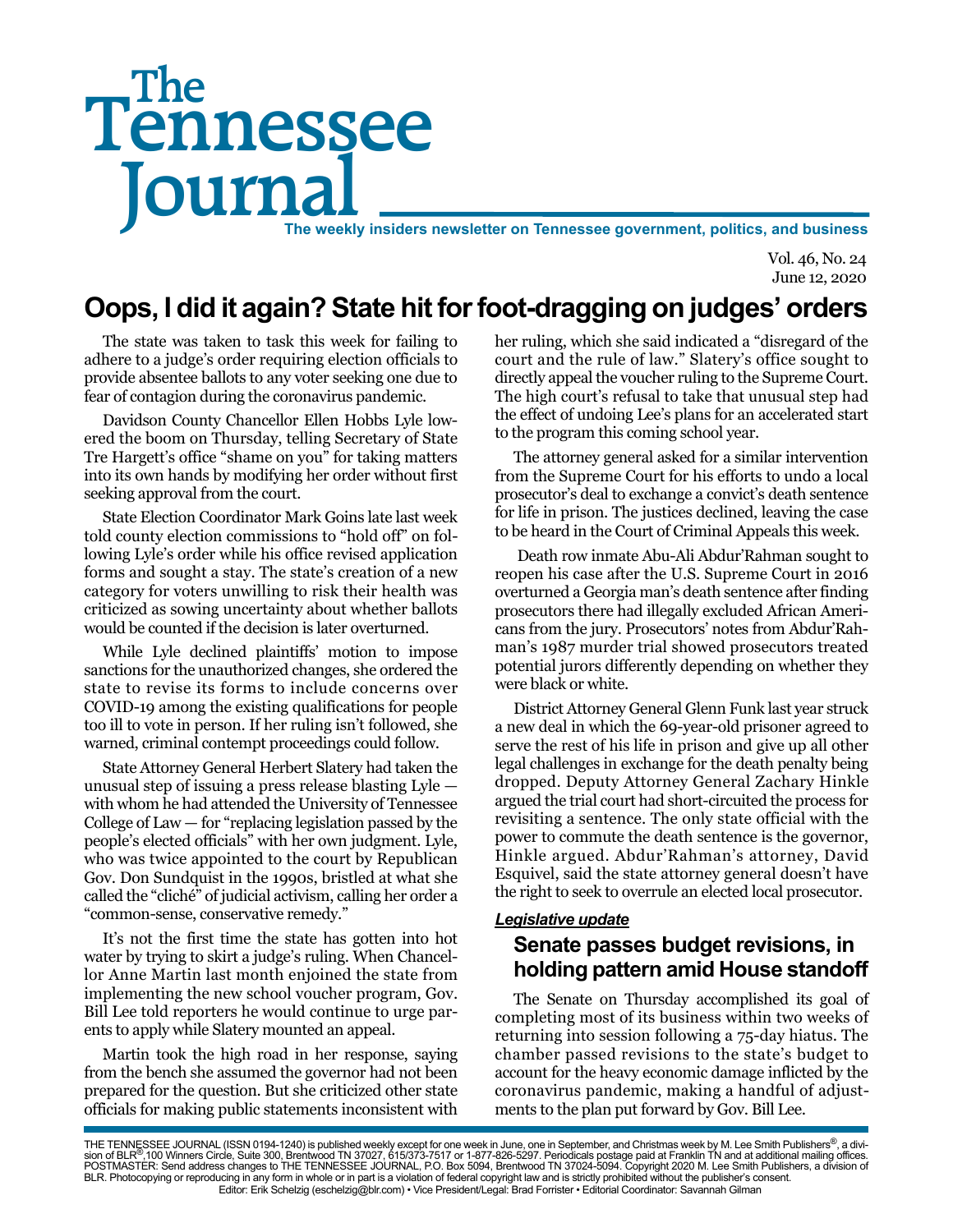One major change includes allowing counties and cities to spend their share of a \$200 million pool to make up for revenues lost because of the pandemic. Lee had initially sought to earmark the money for local infrastructure, safety, and capital projects. The Senate also voted to cancel state lawmakers' pay raises scheduled to start in the next legislative session.

House Republican leaders declined Senate counterparts' proposal to recess to allow the lower chamber to catch up. That means the Senate is technically required to convene Monday but members have been told to stay home to deprive the chamber of a quorum.

The Senate has sought to focus on legislation related to the coronavirus and other time-sensitive matters (though the definition of the latter could sometimes be in the eye of the beholder). The House, by contrast, chose to pick up where it left off in March, reopening debate on a whole host of initiatives ranging from banning abortions to loosening gun laws.

It remains to be seen whether the House will be able to force the Senate to consider some of the bills it has deemed not to be critical during the pandemic.

#### *Campaign finance*

## **Durham a no-show as Registry turns back reduction of record penalty**

The Tennessee Registry of Election Finance voted unanimously this week to reject a judge's recommendation it reduce by three-quarters the record \$465,000 civil penalty imposed on former Rep. Jeremy Durham (R-Franklin). The panel held the hearing without a legal motion or representation for Durham, who had emailed Registry executive director Bill Young over the weekend to request a continuance due to a work conflict.

Young, who has been acting as the Registry's attorney, told members he decided not to take up direct communication with a party in the case and that he was unsuccessful in attempts to reach Durham's attorney, Peter Strianse. After confirming Strianse hadn't filed a motion to withdraw as Durham's attorney, the panel voted to decline a continuance and proceed without the former lawmaker's side present.

Administrative Law Judge Steve Darnell in November found the Registry hadn't proven Durham intended to spend campaign money on personal expenses unrelated to his official responsibilities. Registry members said the burden of proof wasn't on them, but rather on Durham to show his spending was legitimate.

Durham was ousted from the state House in 2016 over allegations of serial sexual misconduct toward interns, lobbyists, and staffers. The next venue to appeal his campaign finance fines is in chancery court.

*Casada.* An audit of former House Speaker Glen Casada's political action committee revealed the Franklin Republican had failed to keep receipts for nearly \$100,000 in expenditures. Casada told the panel he had been unaware he was required to keep records for expenditures of less than \$100.

The audit was also unable to verify several expenditures, including for money paid to campaign staffers. Casada said he was unaware he was supposed to issue 1099 forms for workers paid more than \$600 per year. Chairman Tom Lawless told Casada he wouldn't want to be in his shoes if the IRS comes knocking.

The panel took up the case after discussing the Durham issue, and several members remarked that Casada's transgressions were minor by comparison. Registry member Tom Morton said he didn't see any intent by Casada to violate campaign finance laws. Added Lawless: "You did wrong, but you're not Jeremy." Morton and Lawless are Republican appointees.

The panel appeared to be settling on a \$10,500 penalty for Casada, but stopped short when members were informed they first had to hold another hearing on the issue next month before they could vote on fines.

*Staples.* Rep. Rick Staples (D-Knoxville) appeared before the Registry to ask members to approve his plan to pay back \$500 a month toward the nearly \$12,000 of his expenditures he has deemed "unallowable." It's an unusual case because the questionable spending was first identified in news reports, and the Registry hasn't conducted its own full investigation.

Staples told the panel he was taking action on his own behalf to combat what he considers a false narrative of his being "unethical, untrustworthy, almost criminal." Staples insisted he had never spent campaign money on himself, though records appear to show he charged hotel stays and meals on days when he was also receiving reimbursements from the state.

Staples' campaign spending began to come under scrutiny after he was evicted from his Knoxville home for failing to pay \$8,875 in rent. The lawmaker said he moved out of the property owned by Lawrence Thompson because of a dispute over fungus. Staples in 2018 reported what he called donations of \$1,300 to a Larry Thompson. In records submitted to the Registry, Staples said the money was in fact for "landscaping."

Registry members appeared pleased Staples had taken proactive steps to address the questionable spending but were uncertain about how to proceed. Since there was no pending case, they weren't in a position to vote on Staples' payback proposal. Taking the formal step of a show-cause hearing might reflect poorly on Staples during election season, said Registry member Hank Fincher, a Democrat. They agreed to put off a decision on next steps until next month's meeting.

Staples told the *Knoxville News Sentinel* after the meeting he found the panel to be supportive of his view of himself as an "ethical lawmaker."

*Ketron.* The Registry's deep dive into Casada's campaign finances consigned an audit of former state Sen. Bill Ketron (R-Murfreesboro) to the back burner. Lawless said the probe should now take precedence over any others still pending with the Registry. Ketron's audit had been complicated by fraud charges filed against his daughter, Kelsey, who had also served as the treasurer of his campaign committee.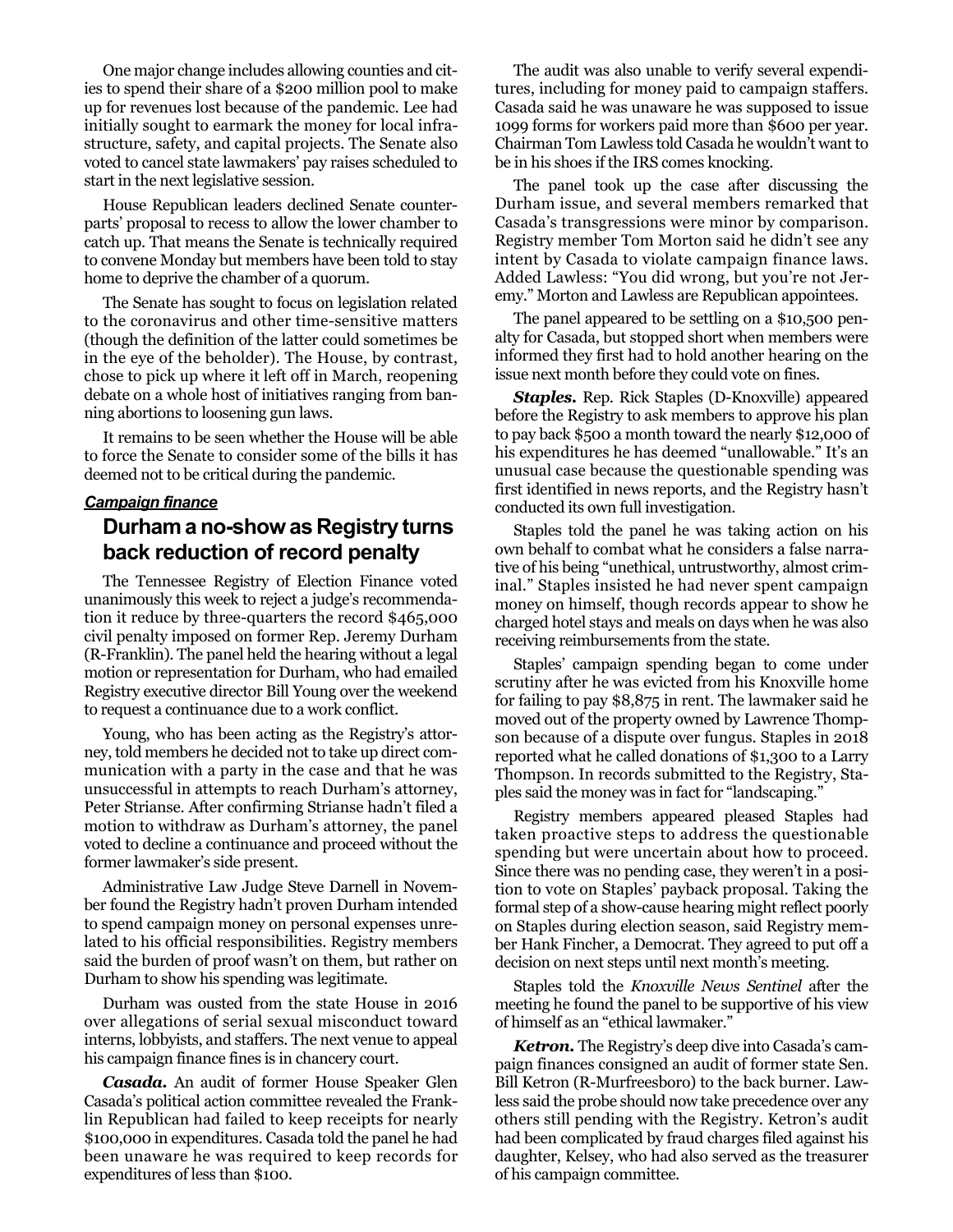## Tennessee News Digest

● More than 1,000 members of the Tennessee National Guard's 278th Armored Cavalry Regiment and the 134th Air Refueling Wing returned Tuesday from a weekend deployment to support law enforcement in Washington, D.C.

● The 2020 Tennessee State Fair has been canceled over COVID-19 concerns. Officials cited construction of a professional soccer stadium on the Nashville Fairgrounds site as a reason for why the

event couldn't be carried out while adhering to social-distancing protocols.

● The U.S Environmental Protection Agency has cleared the face masks Tennessee has purchased from North Carolina sock maker Renfro Corp. The coverings are treated with Silvadur 930 Flex, an antimicrobial the EPA considers a safe preservative for textiles.

● Richard Smith, the son of FedEx founder Fred Smith, has been named

regional president of the Americas for the Memphis-based shipping company.

● The guitar-shaped scoreboard at the Nashville Sounds' baseball stadium has been repaired after being damaged by a tornado in March.

● Six Tennessee stores are among the 154 retailer JCPenney is closing as part of its Chapter 11 bankruptcy.

● John Zomchick is the new provost of the University of Tennessee-Knoxville.

## *From the campaign trail* **Crowe turns to Saltsman in shake-up of stalled congressional campaign**

State Sen. Rusty Crowe (R-Johnson City) has parted ways with his campaign consulting firm and is hiring prominent GOP operative Chip Saltsman in hopes of jump-starting his 1st Congressional District bid.

The good news, from Crowe's perspective, is that he's one of 16 Republican candidates running to succeed retiring U.S. Rep. Phil Roe (R-Johnson City), so a win could require a plurality of less than 20%. But the challenge will be for Crowe to leapfrog other serious contenders with just five weeks remaining until the start of early voting for the Aug. 6 primary.

Crowe had initially hired the ShellMillerSebastian firm, which had run Roe's successful campaign to upset sitting U.S. Rep. David Davis in 2008. But while GOP rivals like pharmacist Diana Harshbarger, former Kingsport Mayor John Clark, and state Rep. Timothy Hill of Blountville have been running TV ads, little has been seen of Crowe since he announced his bid. Matters haven't been helped by the pandemic, which has curtailed traditional door-to-door campaigning.

Saltsman is a veteran of hard-fought Republican primaries. While he was unsuccessful in securing the gubernatorial nomination for Randy Boyd in 2018, he guided David Kustoff's victory in a 13-way GOP primary in the 8th Congressional District in 2016 and secured his re-election against self-funder George Flinn in 2018. Saltsman also ran Chuck Fleischmann's successful primary campaign against Robin Smith in the open 3rd District race in 2010 and fended off spirited GOP challenges from Weston Wamp in 2012 and 2014.

Crowe won his first two state Senate elections in 1990 and 1994 as a Democrat, but his conservative leanings and Republican Don Sundquist's election as governor led him to reconsider. Saltsman, who was an aide to Sundquist before going on to become state Republican Party chairman, was part of the effort to persuade Crowe to switch parties and was on hand when the senator announced his change in allegiance in 1995 to give the GOP its first majority since Reconstruction.

Crowe's main advantages are his affable personality and long history of serving a large portion of the congressional district. But with longevity in public service comes an extensive voting record that his opponents will seek to exploit. Saltsman will have to strike a fine balance among positive messaging, response to attacks from rivals, and his own efforts to point out the weaknesses in other candidates.

*Senate endorsements.* Former U.S. Ambassador Bill Hagerty landed the endorsement of the Susan B. Anthony List, one of two of the most influential antiabortion organizations in the country. The other, Right to Life, has not backed a candidate in the primary to succeed retiring U.S. Sen. Lamar Alexander (R-Maryville). The latter group has long snubbed the state's junior senator, Marsha Blackburn, because she favors exceptions in cases of rape, incest, or danger to the life of the mother — a position shared by Hagerty.

Hagerty last week sent out an email noting "my opponent" had been endorsed by Planned Parenthood. The candidate in question is Democrat James Mackler, not any of the 14 other Republican hopefuls. Manny Sethi has been the most active rival for the GOP nomination, and the Vanderbilt surgeon has taken a harder line on abortion, calling for it to be banned in all instances unless the mother's life is danger.

Sethi received the endorsement of U.S. Sen. Rand Paul (R-Ky.), a fellow physician who cited Sethi's outsider status in seeking the nomination. Kentucky's senior senator, Majority Leader Mitch McConnell, is backing Hagerty's bid. Also announcing his support for Hagerty this week was U.S. Sen. Tom Cotton (R-Ark.), who has been in the news for penning an op-ed in *The New York Times* in favor of calling up active-duty troops to put down civil unrest. Hagerty has made similar entreaties to President Donald Trump, while Sethi argued the National Guard is better suited for the job.

Former U.S. Sen. Ed Bryant (R-Jackson) this week endorsed Sethi. Bryant gave up his House seat to run against Alexander in an open Senate race in 2002. He ran again when Sen. Bill Frist (R-Nashville) decided against seeking another term in 2006. Bryant retired as a U.S. magistrate in Jackson last year.

*Walley fundraiser.* Former state House Speaker Beth Harwell is hosting a fundraiser for Page Walley's campaign to succeed retiring state Sen. Dolores Gresham (R-Somerville). The event is scheduled for Tuesday afternoon at the Hermitage Hotel in Nashville. Walley, a former state representative from Bolivar, faces former Agriculture Commissioner Jai Templeton in the GOP primary for the rural West Tennessee seat.